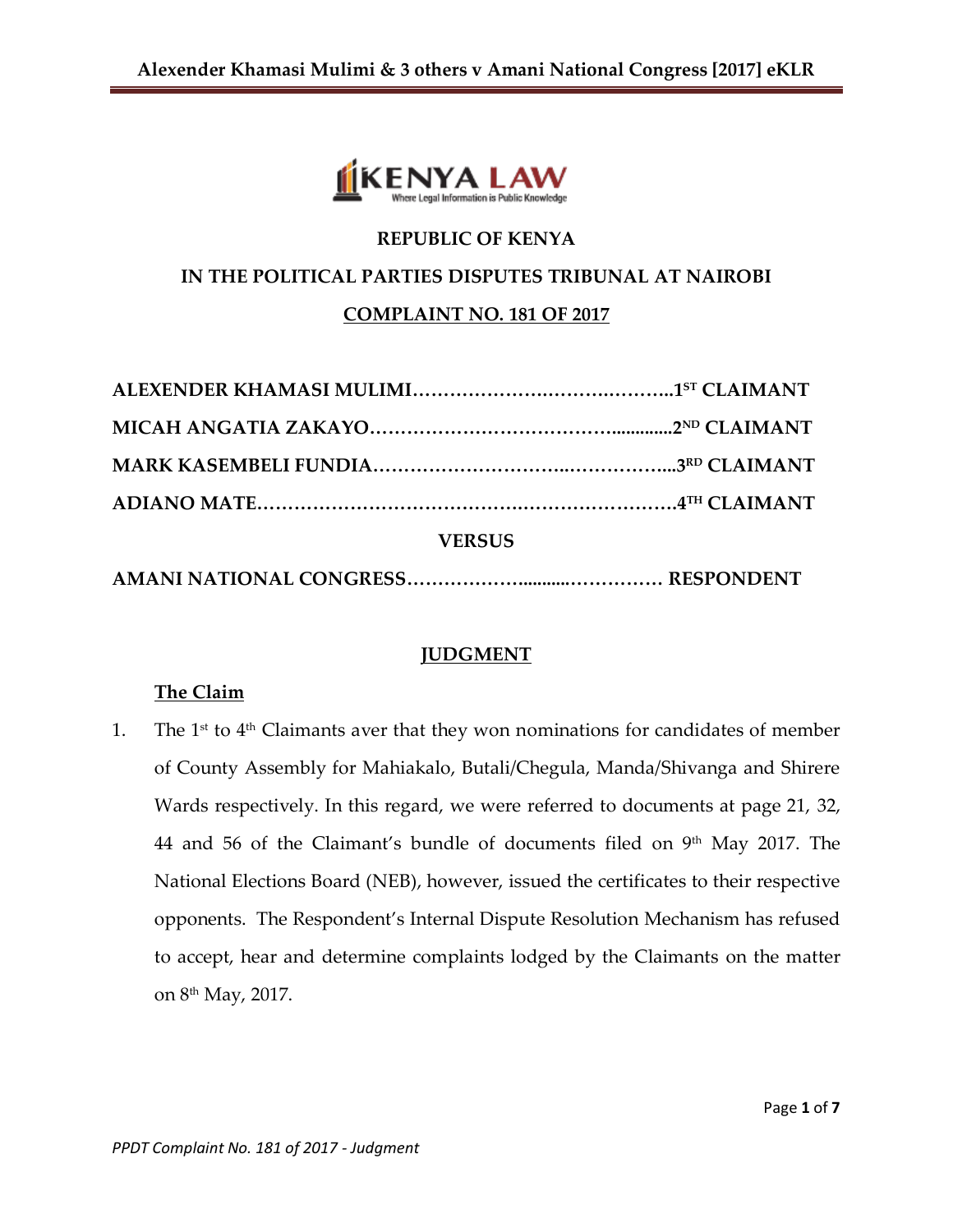- 2. The Claimants are therefore seeking redress from the Tribunal for the Respondent to issue them with their respective Nomination Certificates. The Claimants rely on Rules 6.33 to 6.40 of the Respondent's Constitution, Article 36, 38, 40 & 50 of the Constitution and Section 31 of the Elections Act No. 24 of 2011. Each of the Claimants have sworn an affidavit in support of the claim. A Further Affidavit has also been sworn by the 1<sup>st</sup> Claimant on  $10<sup>th</sup>$  May, 2017 in which he makes reference to Rule 6(b) of the Respondent's Constitution that a complaint in respect of a dispute be submitted within four days of the dispute.
- 3. The  $1<sup>st</sup>$  Claimant also acknowledges that he lodged a complaint of bribery and election malpractice being Complaint No. 79 of 2017 to the Internal Dispute Resolution Committee (IDRC) in which a decision was made on 9<sup>th</sup> May, 2017. He further confirms in paragraph 9 of the Further Affidavit that the  $2<sup>nd</sup>$  to  $4<sup>th</sup>$ Claimants did not have any dispute in respect of the nomination conducted on  $20<sup>th</sup>$ & 29<sup>th</sup> April 2017. A written authority from the 2<sup>nd</sup> to 4<sup>th</sup> Claimants has been adduced allowing the  $1<sup>st</sup>$  Claimant to swear the affidavit on their behalf. Written submissions were filed on behalf of the Claimants. The Claimants referred us to the case of **George Mike Wanjohi –vs- Steven Kariuki & 2 Others [2014] eKLR** on the finality of results declared by a Returning Officer.

# **The Response**

4. The Respondent through its Secretary General Godfrey Osotsi has filed a Replying Affidavit dated and filed on  $10<sup>th</sup>$  May, 2017. It concedes that it is in the process of complying with the decision issued by its IDRC. The Respondent also submits that the 2nd and 4th Claimants never filed complaints relating to the nominations. The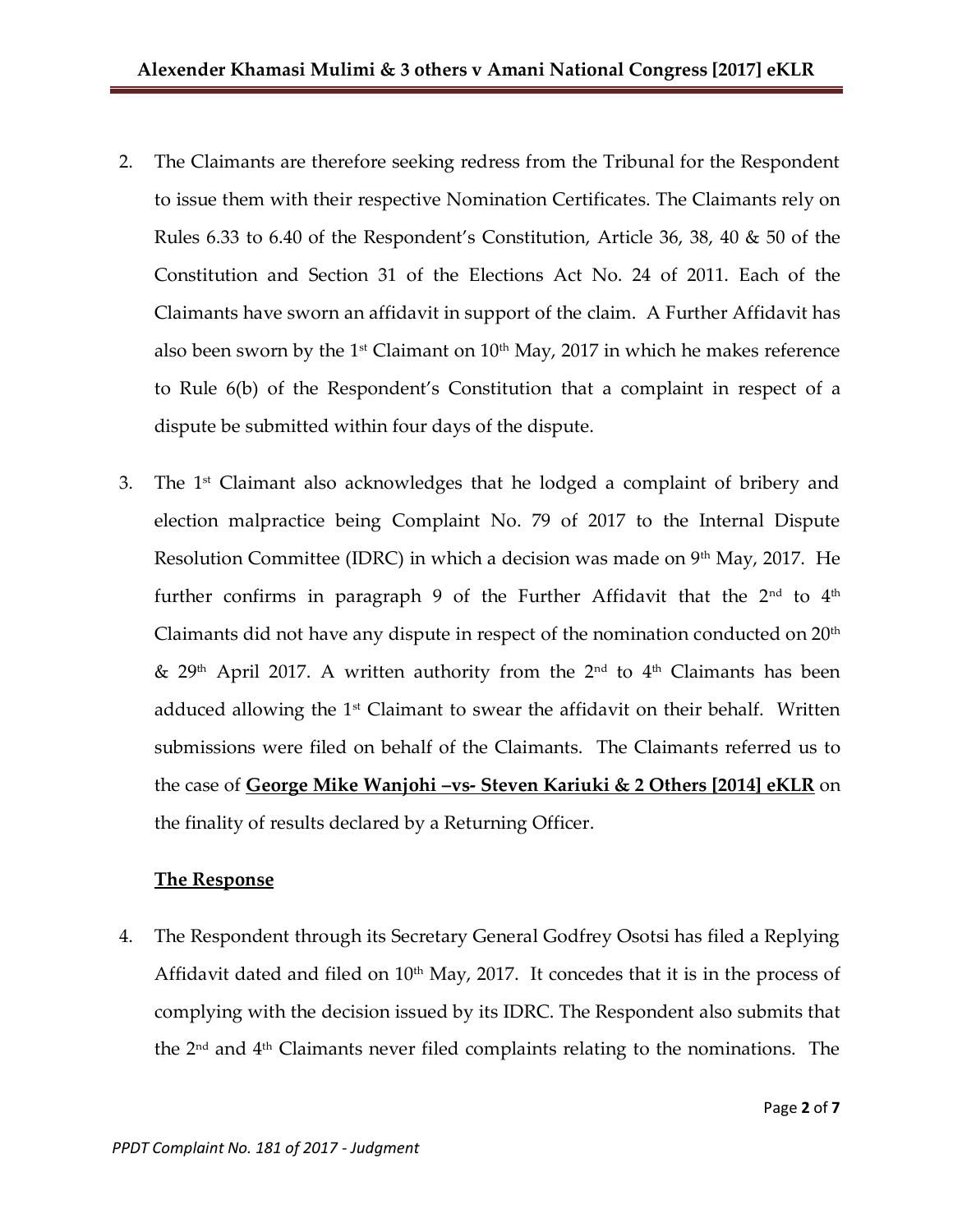2<sup>nd</sup> to 4<sup>th</sup> Claimants were informed that they were time barred and were merely trying to circumvent the rules in stating that their complaints were rejected to enable them litigate on the issue of nominations.

5. The Respondent further indicates that the Party Constitution and Nomination Rules allow the Secretary General and Chairman of the Party to sign the Nomination Certificates. He adds that the Rules alluded by the Claimants' case are outdated. In specific response to the  $1<sup>st</sup>$  Claimant's case, the Respondent disputes the results alluded to by the  $1<sup>st</sup>$  Claimant including those of Nyayo Tea Zone, which, according to the Respondent, was not a gazetted Polling Station.

#### **Issue for determination**

- 6. From the pleadings filed and arguments adduced, the Tribunal frames the following two issues for determination:
	- *a) Whether or not the Tribunal has jurisdiction to hear and determine over this claim;*
	- *b) Whether or not the Claimants should be issued with the nomination certificate.*

In addressing these issues, we note that each Claimant is considered on his own merit.

- *a) Whether or not the Tribunal has jurisdiction to hear and determine over this claim*
- 7. At the onset, we wish to point out that the Tribunal has taken a position that a party has to demonstrate that Internal Dispute Resolution Mechanism was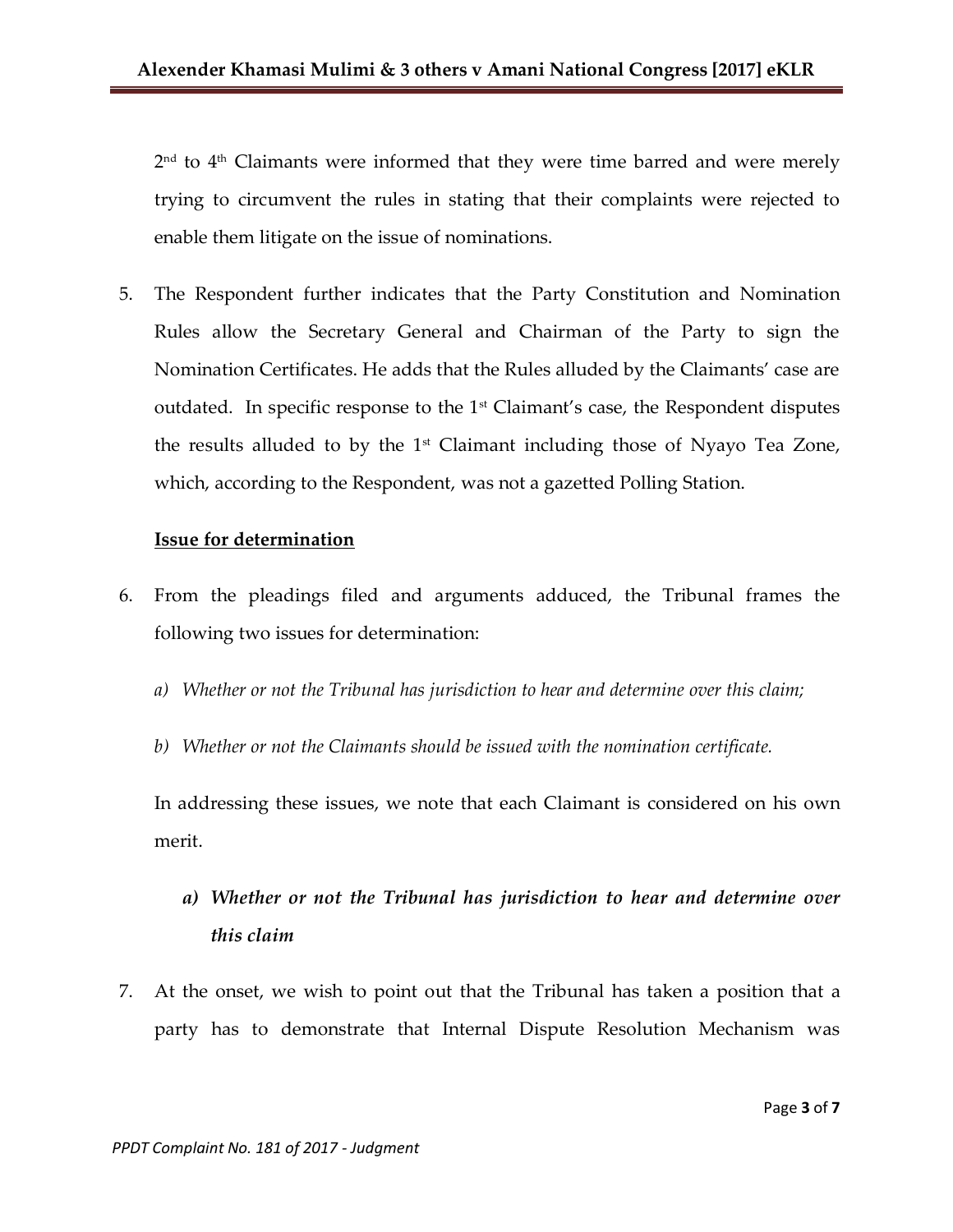resorted to prior to filing the complaint before the Tribunal. It is already conceded that the 2nd to 4th Claimants never filed any complaint with the IDRC arising out of the nomination exercise.

- 8. Rule 6(b) of the Respondent's IDRC Rules 2017 requires any Claimant to lodge his complaint not later than 4 days after the date on which the disputed decision was given to or served upon him. The nomination exercise for the  $1<sup>st</sup>$  and  $4<sup>th</sup>$  Claimants was conducted on  $20<sup>th</sup>$  April, 2017 while those of the  $2<sup>nd</sup>$  and  $3<sup>rd</sup>$  Claimants were conducted on  $29<sup>th</sup>$  April, 2017. It is not in doubt that the 1<sup>st</sup> Claimant filed his dispute before IDRC on  $21<sup>st</sup>$  April, 2017 well within the stipulated timelines. To this extent, only the 1st Claimant complied with the IDRM requirement.
- 9. The Complainants have annexed their complaints dated  $8<sup>th</sup>$  May, 2017 in which they sought to be issued with Nomination Certificates. This was barely a day before the complaint was filed at Political Parties Disputes Tribunal. The said complaints were rejected on the grounds that they were time barred as these were complaints relating to the nomination exercise carried out on 20th April, 2017 and  $29<sup>th</sup>$  April, 2017. Indeed, by  $8<sup>th</sup>$  May, 2017, the Claimants were well beyond the timelines stipulated under the Respondent's Constitution to which the Claimants are subject to as members.
- 10. However, a perusal of the complaint dated  $8<sup>th</sup>$  May, 2017 indicates that the dispute was in respect of the Nomination Certificate and not the nomination exercise itself. The Nomination Certificate issued to one, Williams Musundi to the exclusion of the  $1<sup>st</sup>$  Claimant is indicated to have been issued on  $4<sup>th</sup>$  May 2017. Accordingly, this can be construed to be a new dispute that was well within the 4 days' timeline.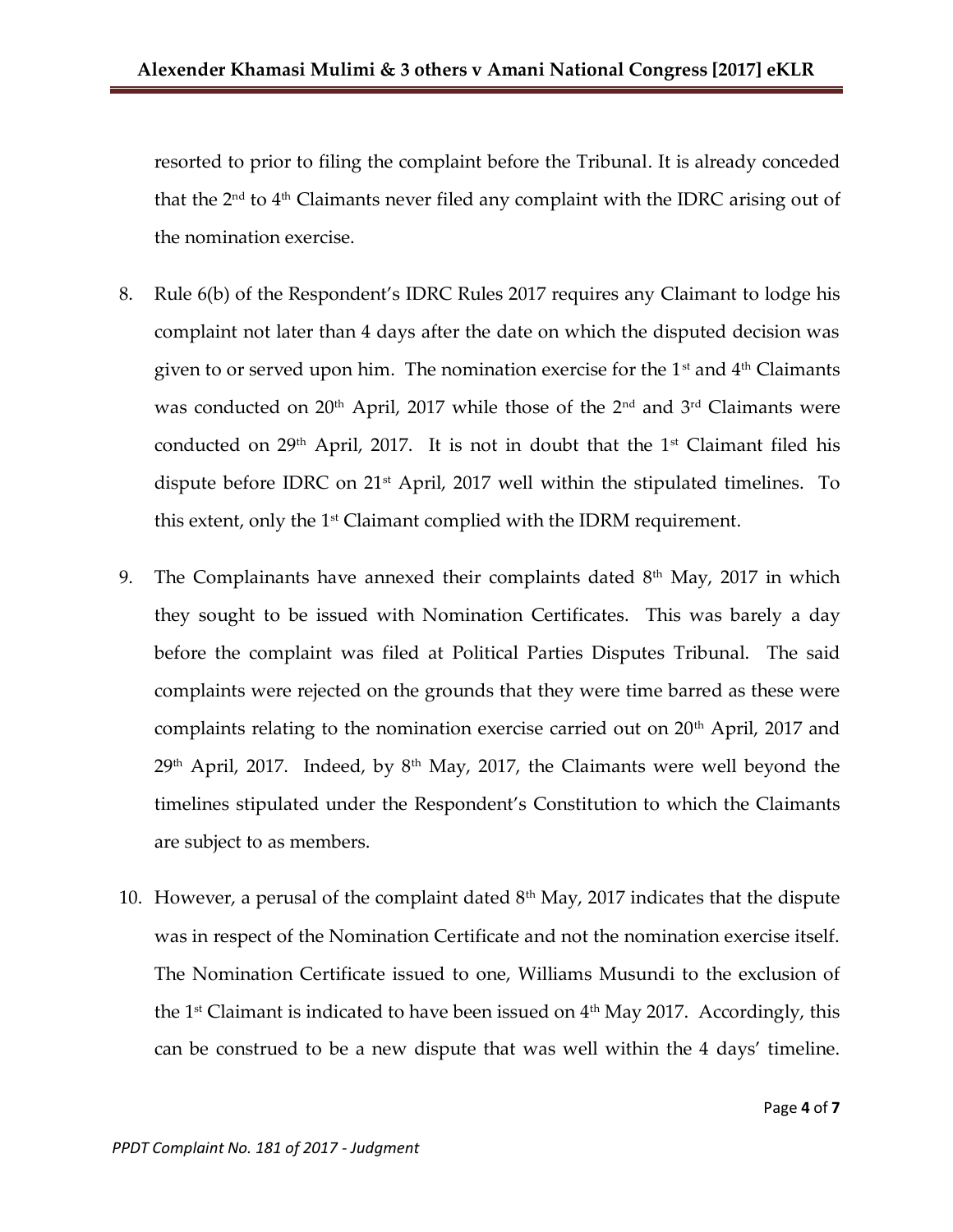We do not agree with the Respondent's rejection of the complaints on grounds that they were time barred. We are therefore satisfied that the dispute is rightfully before this Tribunal.

b) *Whether or not the Claimants should be issued with the nomination certificate.*

- 11. From the Claimant's written submissions file on  $10<sup>th</sup>$  May, 2017, the issue before the Tribunal is whether or not the Respondent can deny the Claimants Nomination Certificates despite them having been declared winners. Turning to the declaration of results of the nomination, it is not disputed that the Returning Officer is mandated under Article 3.5.8 of the Respondent's Constitution to confirm and sign final county tallies after casting of votes. The Claimant is obliged to discharge the evidentiary burden of proof.
- 12. The position regarding the  $1<sup>st</sup>$  Claimant is already cleared. The Respondent has indicated that it is in the process of implementing the decision of IDRC. We see no reason to interfere with this process.
- 13. As for the  $2<sup>nd</sup>$  to  $4<sup>th</sup>$  Claimants, they have adduced copies of nomination results to support their respective claims. The Respondents refute the said results. The forms adduced by the Claimants appear to be in the nature of a report and not a declaration. Moreover, the Tribunal is unable to determine that the person making such documents was indeed the Returning Officer. There was no evidence to support the tallied results or the author thereof. A perusal of the documents referred to as the declaration forms reveal that those relied upon by the 2 $^{\rm{nd}}$  and 3 $^{\rm{rd}}$ Claimants and annexed at page 32 to 34 and 44 to 45 respectively differ from those